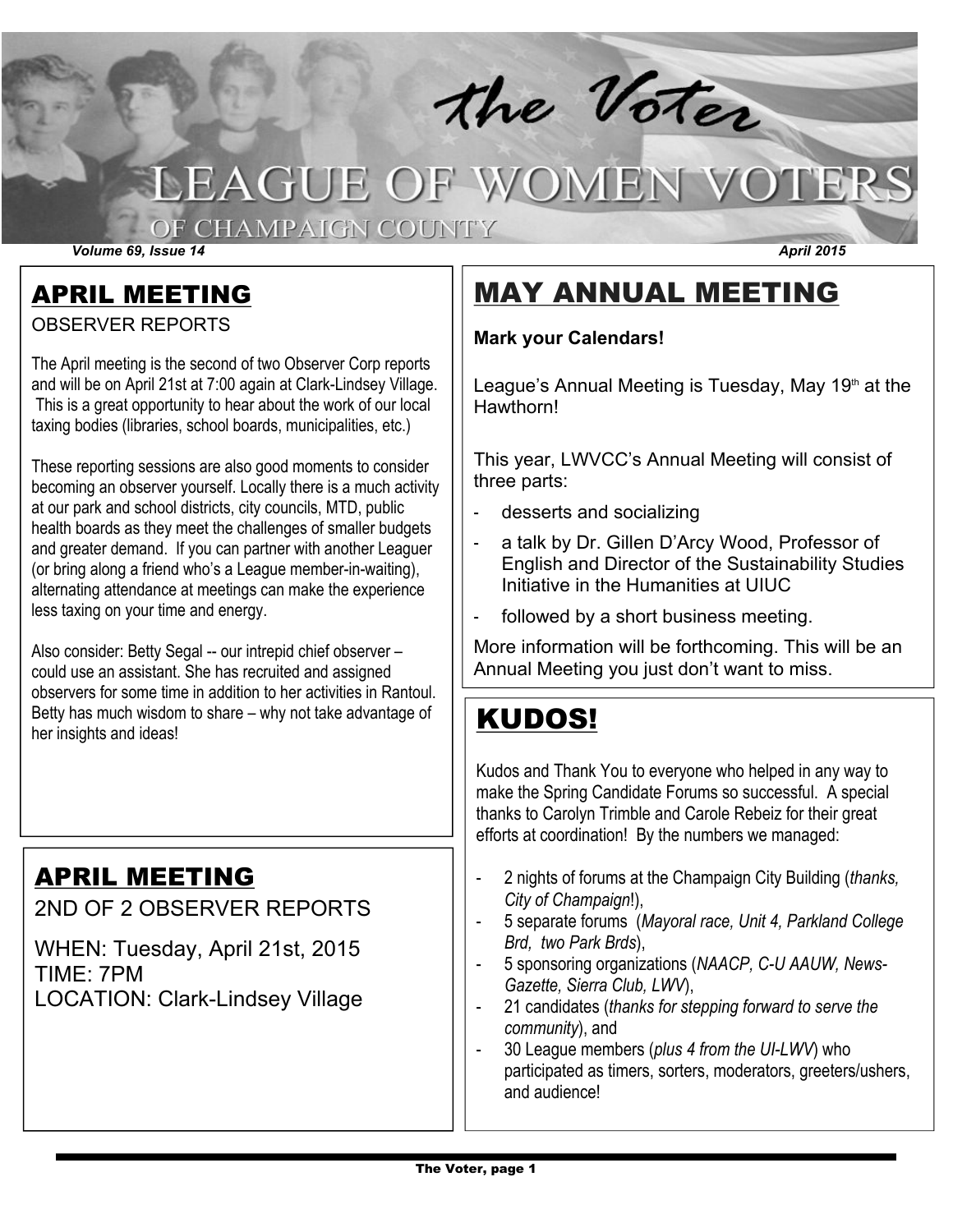|                               | <b>LWVCC Board - 2014-2015</b> | <b>PRESIDENT'S LETTER</b>                                                                      |
|-------------------------------|--------------------------------|------------------------------------------------------------------------------------------------|
| President:<br>Barbara Wysocki |                                | League of Women Voters of                                                                      |
| 217-367-5014                  | bwysocki16@gmail               | <b>Champaign County</b>                                                                        |
| <b>Vice President:</b>        |                                |                                                                                                |
| <b>VACANT</b>                 |                                | "The death of democracy is not likely to be an assassination                                   |
| Secretary:                    |                                | from ambush. It will be a slow extinction from apathy,<br>indifference, and undernourishment." |
| Mary Kay Pleck                |                                |                                                                                                |
| 217-344-3747                  | mkpleck@hotmail.com            | Robert Hutchins --                                                                             |
| Treasurer:                    |                                | Educator                                                                                       |
| Sandy Volk                    |                                |                                                                                                |
| 217-367-7664                  | sandyvolk803@gmail.com         | Dear Members,                                                                                  |
| Directors:                    |                                |                                                                                                |
| <b>Trisha Crowley</b>         |                                | Take democracy's temperature in Champaign, and find a                                          |
| 217-359-2514                  | tcrowley9491@gmail.com         | robust, vibrant organism – at least by measuring the                                           |
| <b>Theresa Michelson</b>      |                                | enthusiasm of the eight candidates for the Unit 4 school board.                                |
| 217-344-4078                  | thmichelson@gmail.com          | In yet another year of reduced state support, these citizens                                   |
| Antje Kolodziej               |                                | stepped forward to serve on a Board whose decisions                                            |
| 217-356-1734                  | antje@illinois.edu             | profoundly affect the lives of their children and those yet to<br>come.                        |
|                               |                                |                                                                                                |
|                               | <b>LWVCC SUPPORTING ROLES:</b> | Most of these candidates graduated from Unit 4, some                                           |

*Finance/Fundraiser Chair*: Antje Kolodziej

*Observer Corps Manager:* Betty Segal

*Meeting Coordinator:* Trisha Crowley

VOTER FOR 3 MONTHS

Do you have friends or acquaintances who might be interested in the League?

Email Kat Bork at katdenbk@gmail.com or phone her at  $(217)840-0450$  with names and addresses and we will send them *the Voter* for the next three months. This is a great way to find new members!

*Newsletter Editor:* Michelle Jett *Historian/Archivist:* Margaret Olson *Student Mentor/Liaison:* Corrie Proksa

*Webmaster:* Corrie Proksa *Voter Service:* Carole Rebeiz

Theresa Michelson

*Nominating Committee:* Sue Phillips (Chair) Jan Anderson Kat Bork

Sue Phillips

*UI Student Intern:* Kari Gibson *Membership Manager:* Kat Bork *Charter School Review Leaders*:

remembering themselves as "difficult" students – "pegs" unable to fit into pre-fashioned "holes". Many -- now parents -- worry about administrative turnover, lack of ADA compliance,

overcrowding, and frequent testing. They accept that being a good parent means running for a Unit 4 seat in addition to holding a job and juggling other responsibilities. As parents, some have had encounters with teachers, counselors, and administrators with varying results; now they share a common

And then, the referendum! Each candidate -- armed with a long list of concerns --is not intimidated by the messy controversy over land sites and building projects. They embrace the prospect of a second failed funding attempt, a potential PR nightmare, and the task of rebuilding the school board's

Hats off to these good citizens! No apathy, indifference, or

determination to make the school system work better.

relationship with the community.

undernourishment here!

Barbara Wysocki LWVCC President

Sincerely,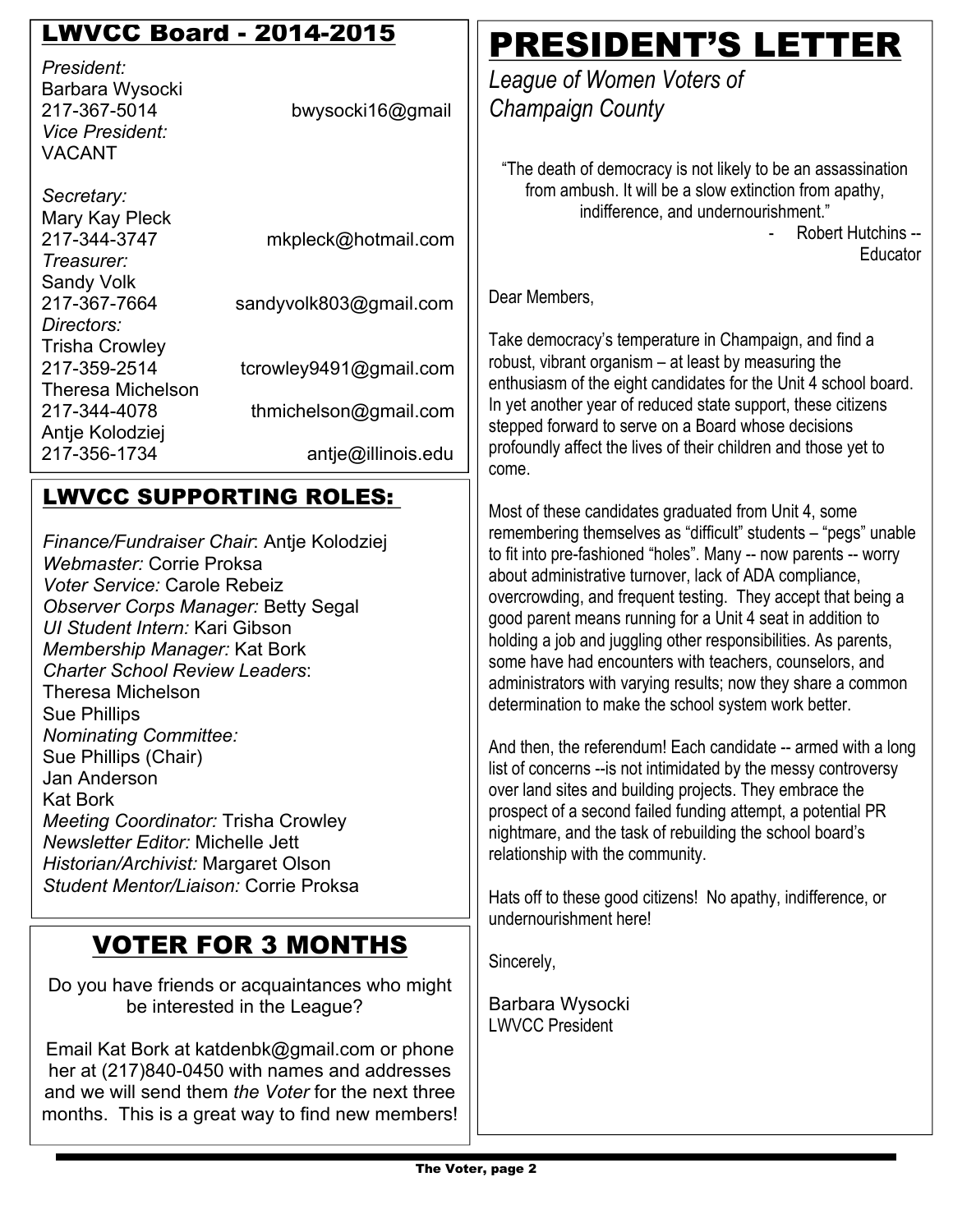## Membership Form – League of Women Voters of Champaign County \*\*RENEW ONLINE! www.lwvchampaigncounty.org\*\*

| Name:                                                                                                                                                                                                                                                                                                                      |                                                     |  |  | Date:                                                       |  |  |
|----------------------------------------------------------------------------------------------------------------------------------------------------------------------------------------------------------------------------------------------------------------------------------------------------------------------------|-----------------------------------------------------|--|--|-------------------------------------------------------------|--|--|
|                                                                                                                                                                                                                                                                                                                            |                                                     |  |  | $\mathsf{Zip:}\ \_\_\_\_\_\_\_\_\_\_\_\_\_\_\_\_\_\_\_\_\_$ |  |  |
| Preferred Phone #: Network and the set of the set of the set of the set of the set of the set of the set of the set of the set of the set of the set of the set of the set of the set of the set of the set of the set of the<br>Include this email address in the League Membership Directory? YES NO (please circle one) | Email: <u>__________________________________</u>    |  |  |                                                             |  |  |
| Please circle the type of 1 year membership:<br>Student Dues* \$5.00                                                                                                                                                                                                                                                       | Individual Dues* \$65.00<br>Household Dues* \$97.50 |  |  | #New Individual Dues \$32.50<br>#New Household Dues \$48.75 |  |  |

# Dues for new members, for one year, are half the amount paid by continuing members.

\* Dues and donations are not tax deductible as charitable contributions from your federal income tax return. You may, however, make a tax deductible contribution to the Education Fund (of LWVCC) by writing a separate check made payable to "LWVIL Education Fund". Please include "Champaign County" on the memo line of your check to the Education Fund.

Please make checks payable to LWVCC, and mail to: Kat Bork 1508 Greenridge Drive, Urbana, Illinois 61802

## WANTED! A FEW GOOD LEAGUERS!

Betty Segal – our chief observer – has put out a call for observers to the Unit 4 School Board, the Champaign Park Board, and the Urbana Park Board. All three taxing bodies should have interesting meetings ahead as they struggle with new and varied financial challenges.

The Unit 4 school board meets at 7:00 on the  $2<sup>nd</sup>$  Monday of the month;

The Champaign Park Board meets at 7:00 on the 2<sup>nd</sup> Wednesday with a study session on the  $4<sup>th</sup>$  Wednesday at 5:00;

The Urbana Park Board meets at 7:00 on the 2<sup>nd</sup> Tuesday of the month;

Buddy up with a League friend or a perspective League member and contact Betty at: (217-893-3080 or bssegal@mindspring.com) to offer your services.

# ANNUAL FINANCE DRIVE

By now you should have received your letter regarding our annual finance drive. It is important that you respond with a contribution of any size so we can continue League's work in Champaign County.

Lately, LWVCC has worked with other organizations with similar goals and interests to empower and promote women, to shed light on critical issues in our county and state, and to make government at all levels more transparent and accessible. Please be as generous as you can.

Also consider remembering LWVCC in your will or your estate planning. Through your gift, League's work can continue unencumbered or can be directed towards a specific activity. Contact Sandy Volk or Barbara Wysocki for help and ideas.

## RALPH MARTIRE TOWN HALL

Center for Tax and Budget Accountability

On Monday, April 27<sup>th</sup> at 4PM at the Champaign Public Library, Mr. Martire will be providing an analysis of the repercussions of Governor Rauner's proposed budget on local and state entities. Mr. Martire was invited to Champaign-Urbana by Representative Ammons who will also be in attendance to hear your comments or concerns about the budget proposal.

The League extends its sympathy to member Jan Anderson on the passing of her husband, Ansel.

Our thoughts and prayers are with Jan and her family.